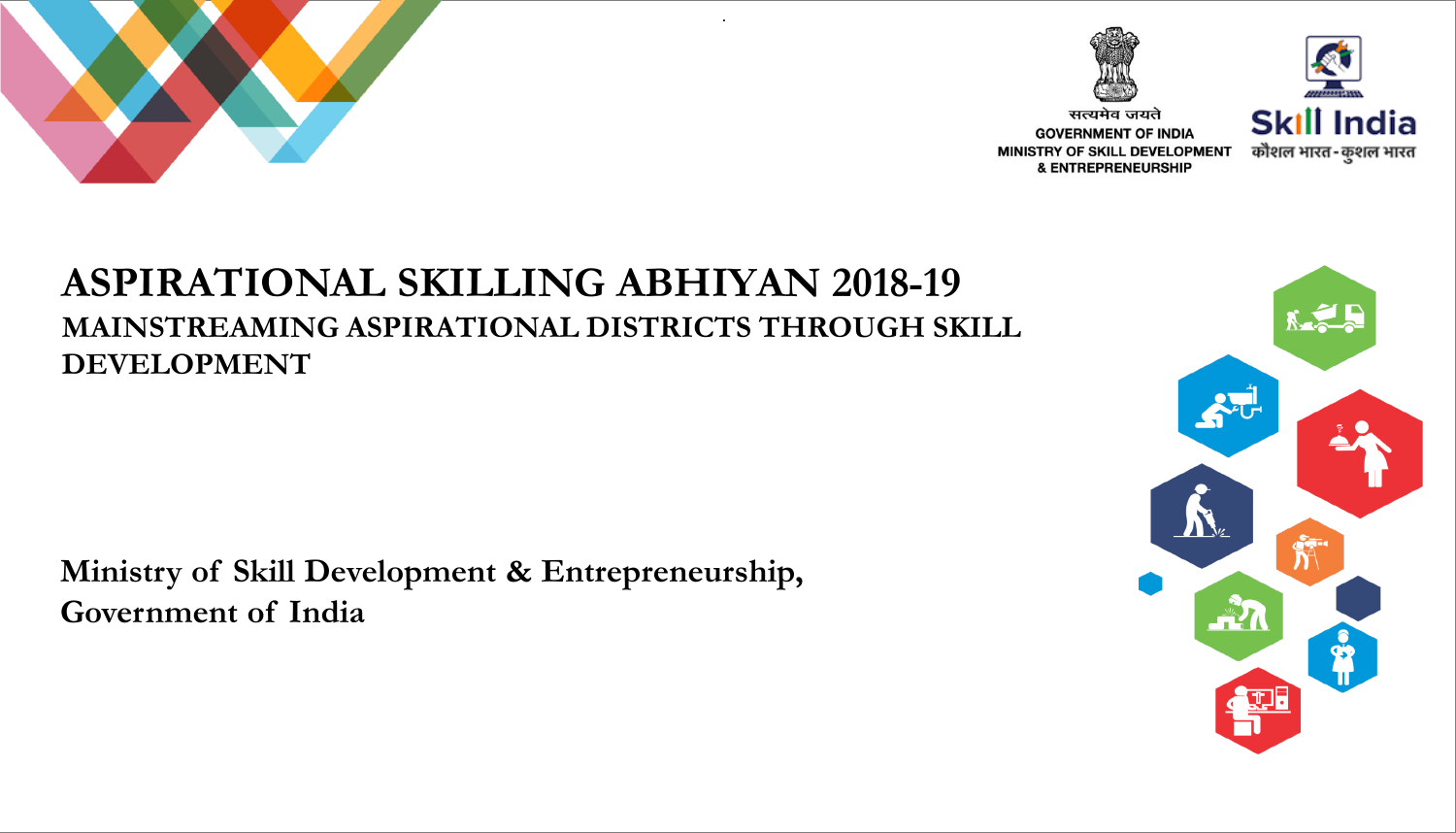

#### **Program aims at**

- Expeditiously improving the socio-economic status of 117 districts from across 28 states
- Core principles are
	- Convergence (of Central & State Schemes),
	- Collaboration (among citizens and functionaries of Central & State Governments including
	- district teams),
	- Competition among districts.

The programme is driven by State



Slide 2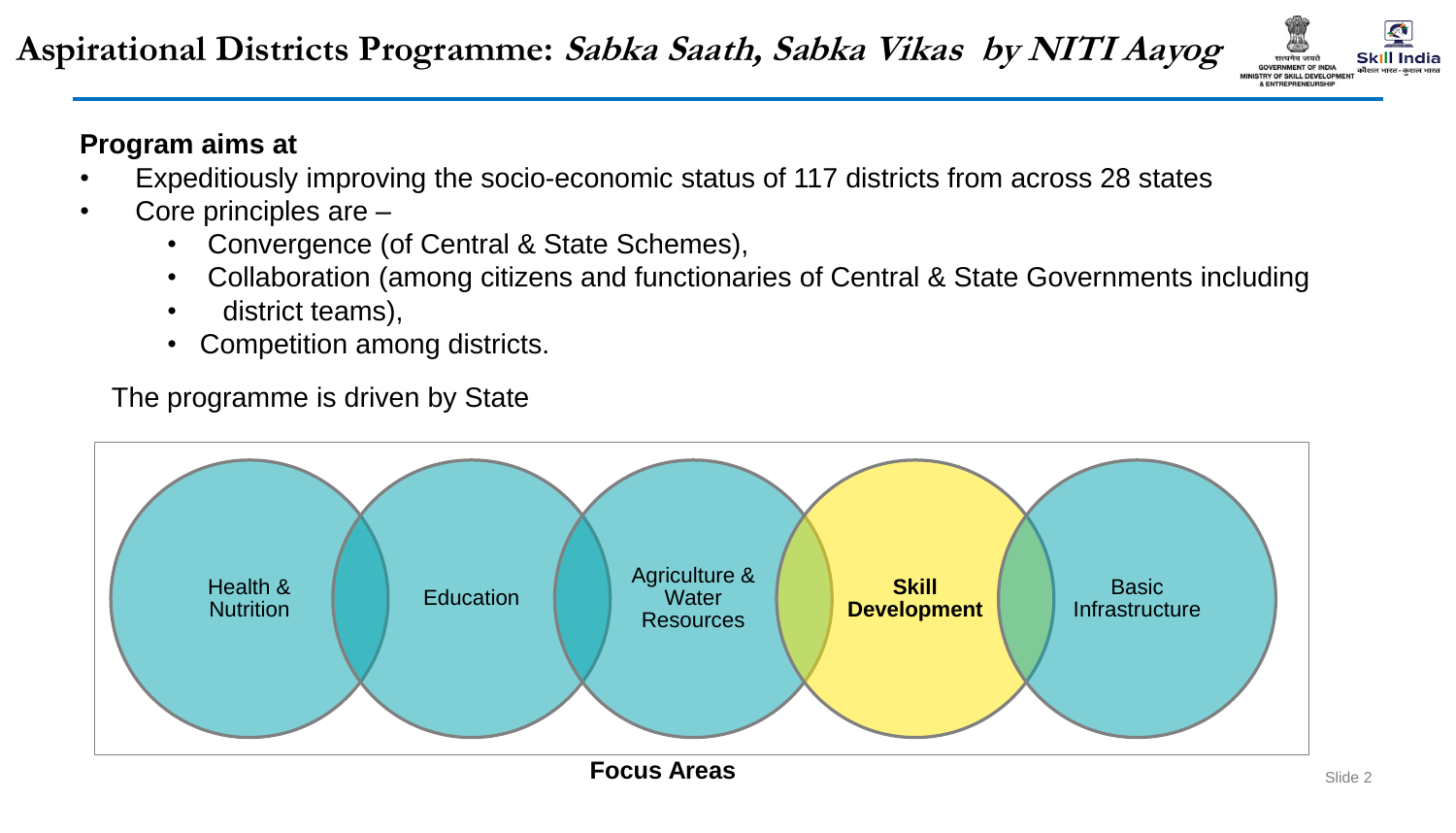

#### **Identification of Challenges and solutions through skill campaign**



**MSDE endeavors to facilitate strengthening of governance and institutional infrastructure**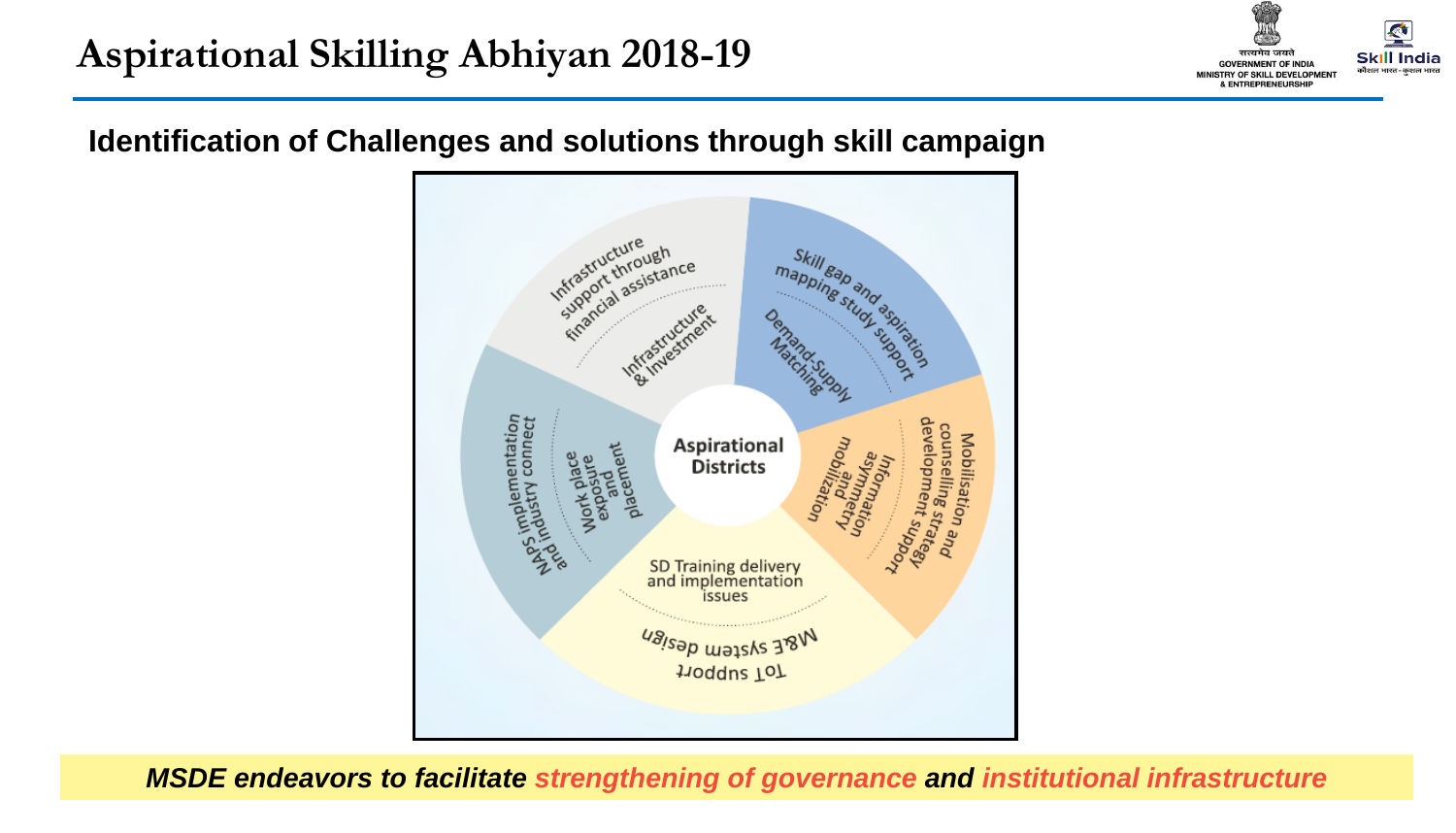

#### **Objectives**

Mapping of **skill profile** of the district

Appraisal of **District Skill ecosystem**

Identifying district specific **Challenges** and Potential **areas of support** required in the district

Development of **District Skill Development Plan** through consultation process

Implementation support for the **work plan** to the districts

**District Skill Committee (DSC)** and **State Skill Development Mission (SSDM) to** operationalise Mission

**MSDE to provide Technical and Financial Assistance**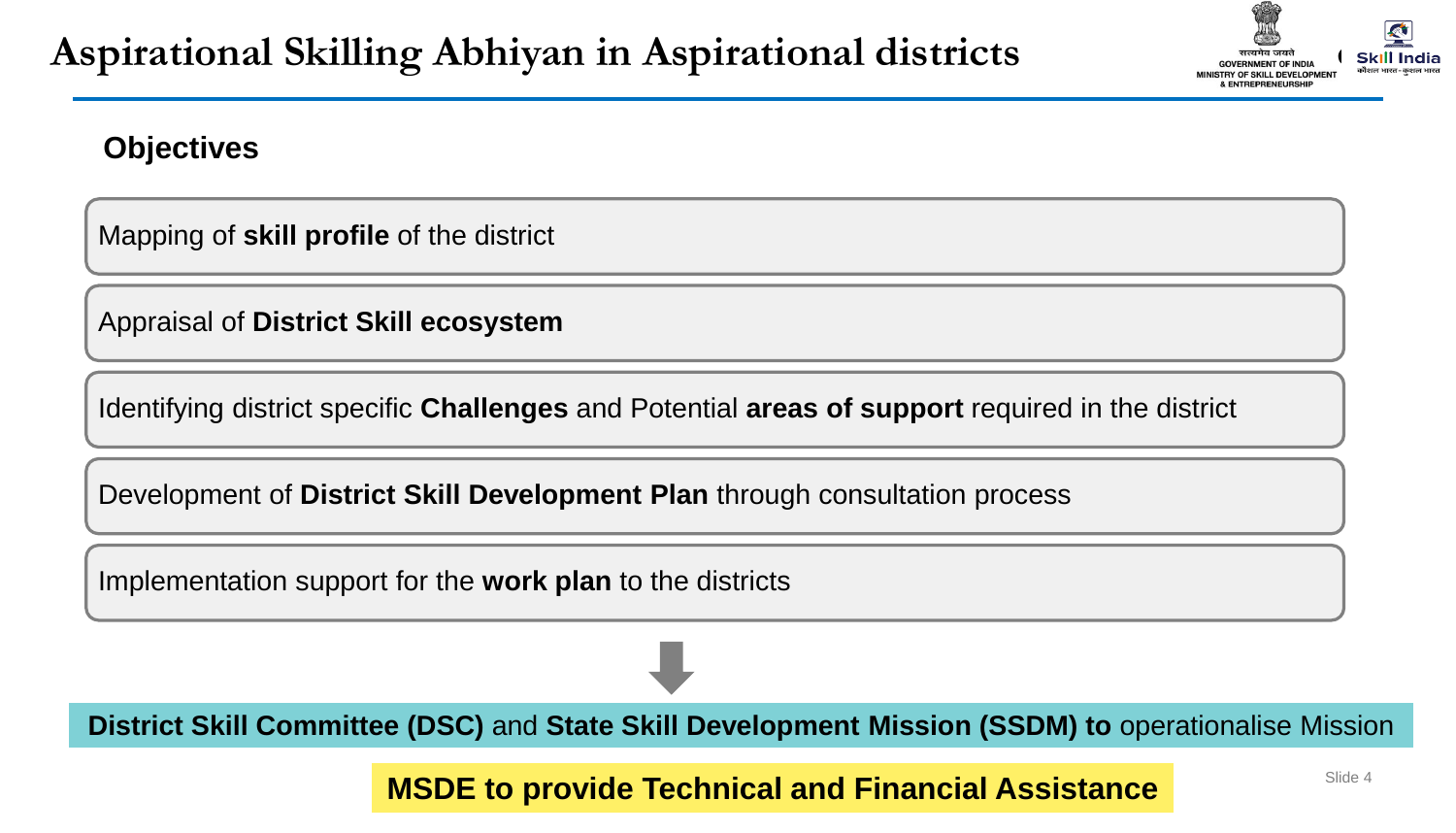# **Indicators of Skill Development- NITI Aayog**



| SI.<br><b>No</b> | <b>Indicator</b>                                                                                                                           |                                                |
|------------------|--------------------------------------------------------------------------------------------------------------------------------------------|------------------------------------------------|
|                  | No of youth, certified in short terms and long term training schemes as a per<br>cent of Number of youth in district in age group of 15-29 | <b>Main programme</b>                          |
| 2                | No of certified youth employed as a per cent of No of youth trained under short<br>term and long term training.                            | tracked:<br><b>PMKVY</b><br><b>DDU Grameen</b> |
| 3                | Number of apprentices completing as a per cent of total number of trainees<br>registered on the portal                                     |                                                |
| $\overline{4}$   | No. of people certified under Recognition of Prior L:earning as a percent of<br>non-formally skilled workforce.                            | <b>Kaushal Yojana</b>                          |
| 5                | Number of Vulnerable /marginalised youth certified under short and long term<br>training.                                                  |                                                |

**a) Women b) SC**

**c) ST**

- **a) OBC**
- **b) Minorities**
- **c) Differently abled**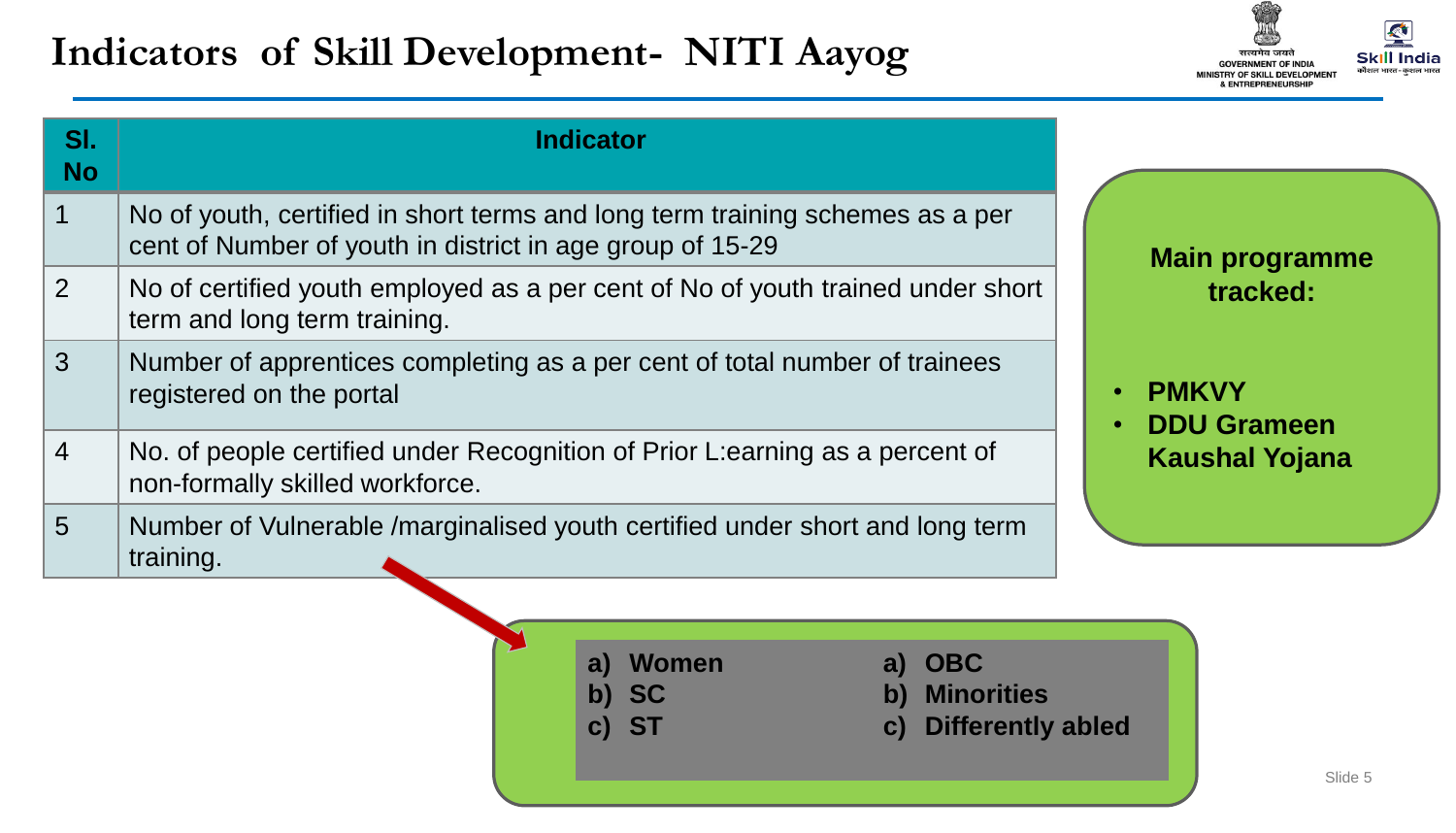**Key indicators for Mainstreaming Aspirational Districts Through Skill Development Programme by MSDE**

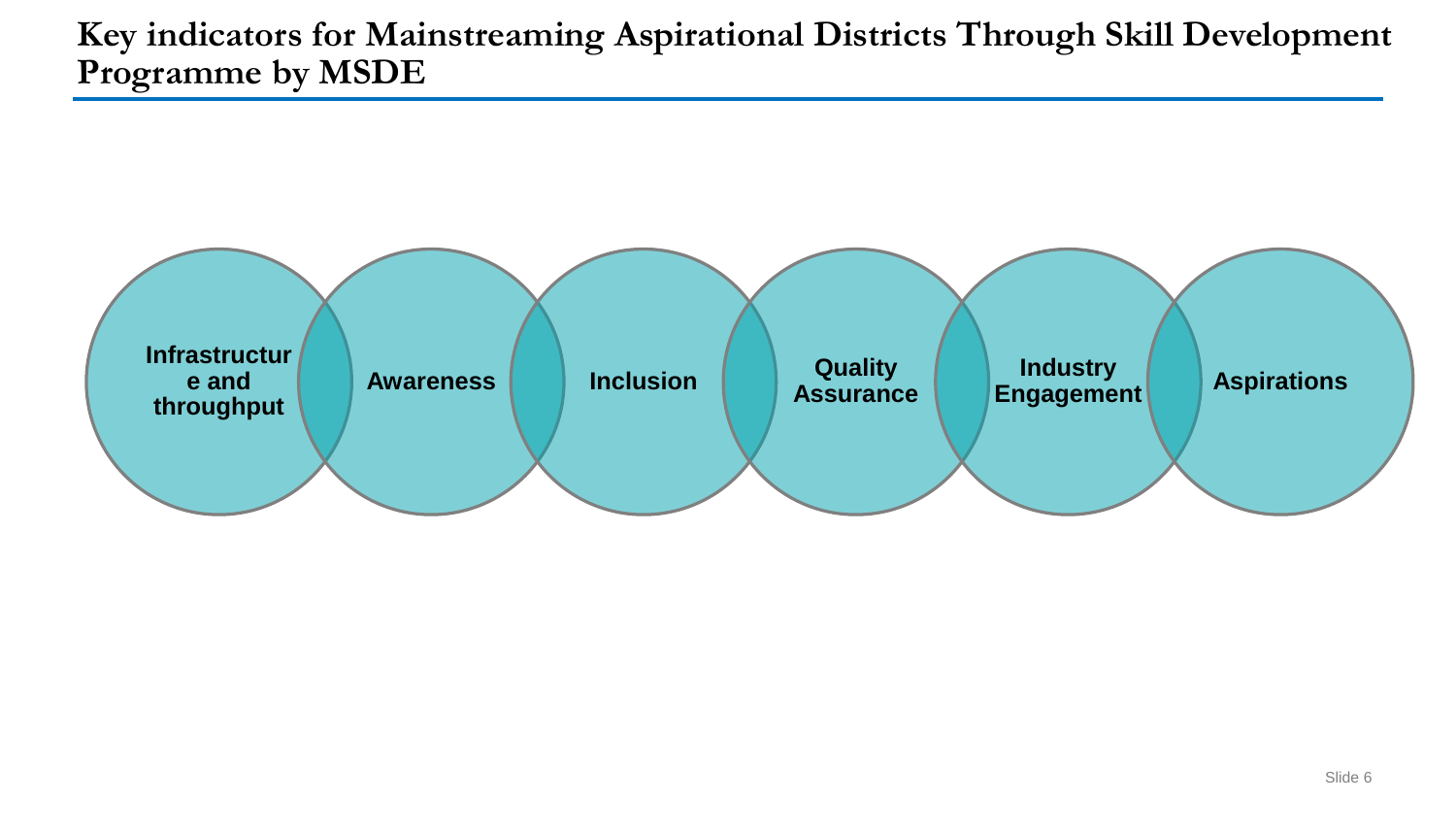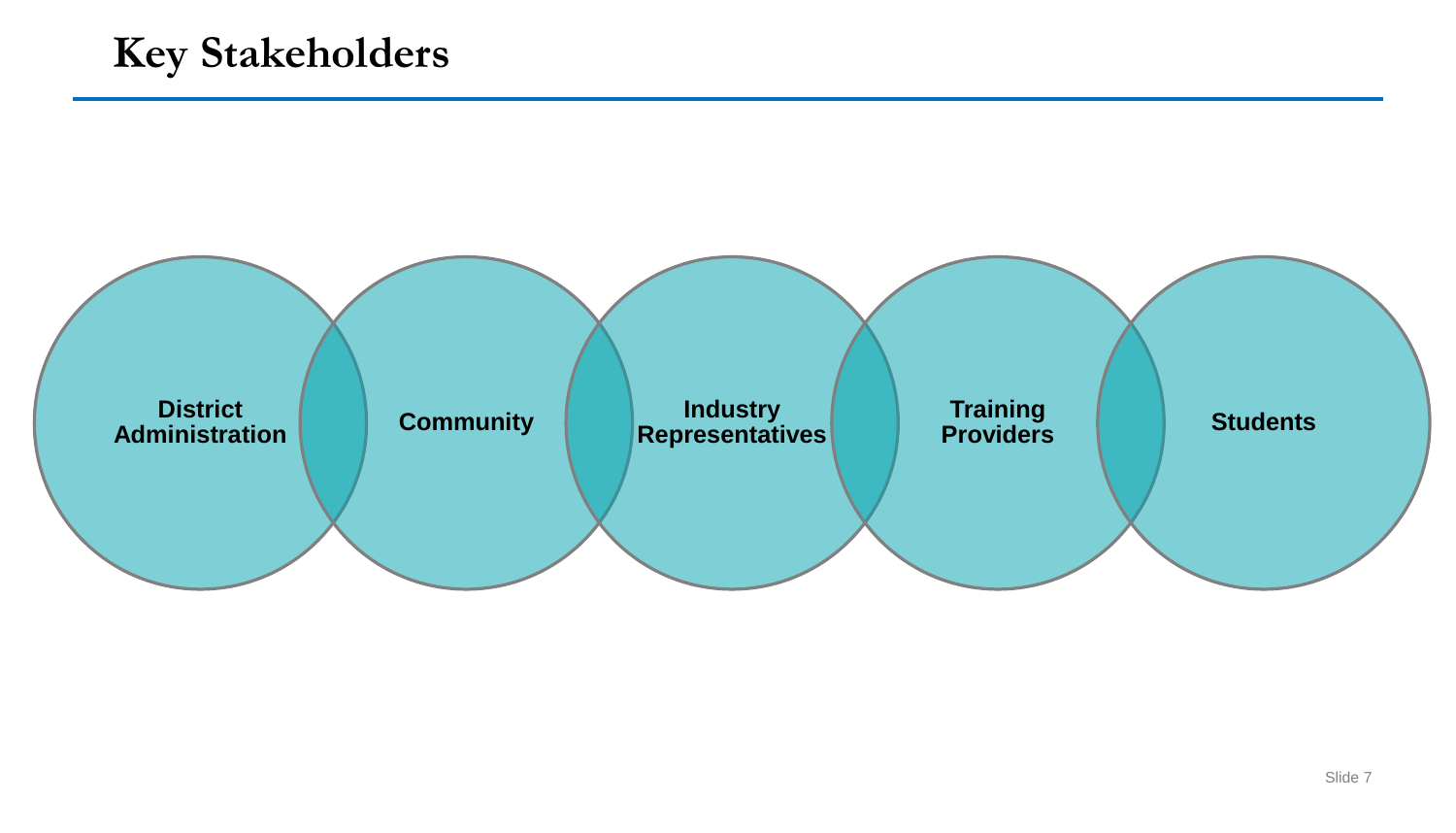- Letter has been sent from Secretary, MoSDE to **Chief Secretaries of all the States** on 17th September 2018
- **EXTER 12 FE 10 And The Sension Senior Advisor, MSDE to State Skill Development Missions** on 26th September 2018
- **EXTER** Letter has been sent from Senior Advisor, MSDE to **District Collectors** on 4<sup>th</sup> October 2018

**Copy of the letters placed in Handbook**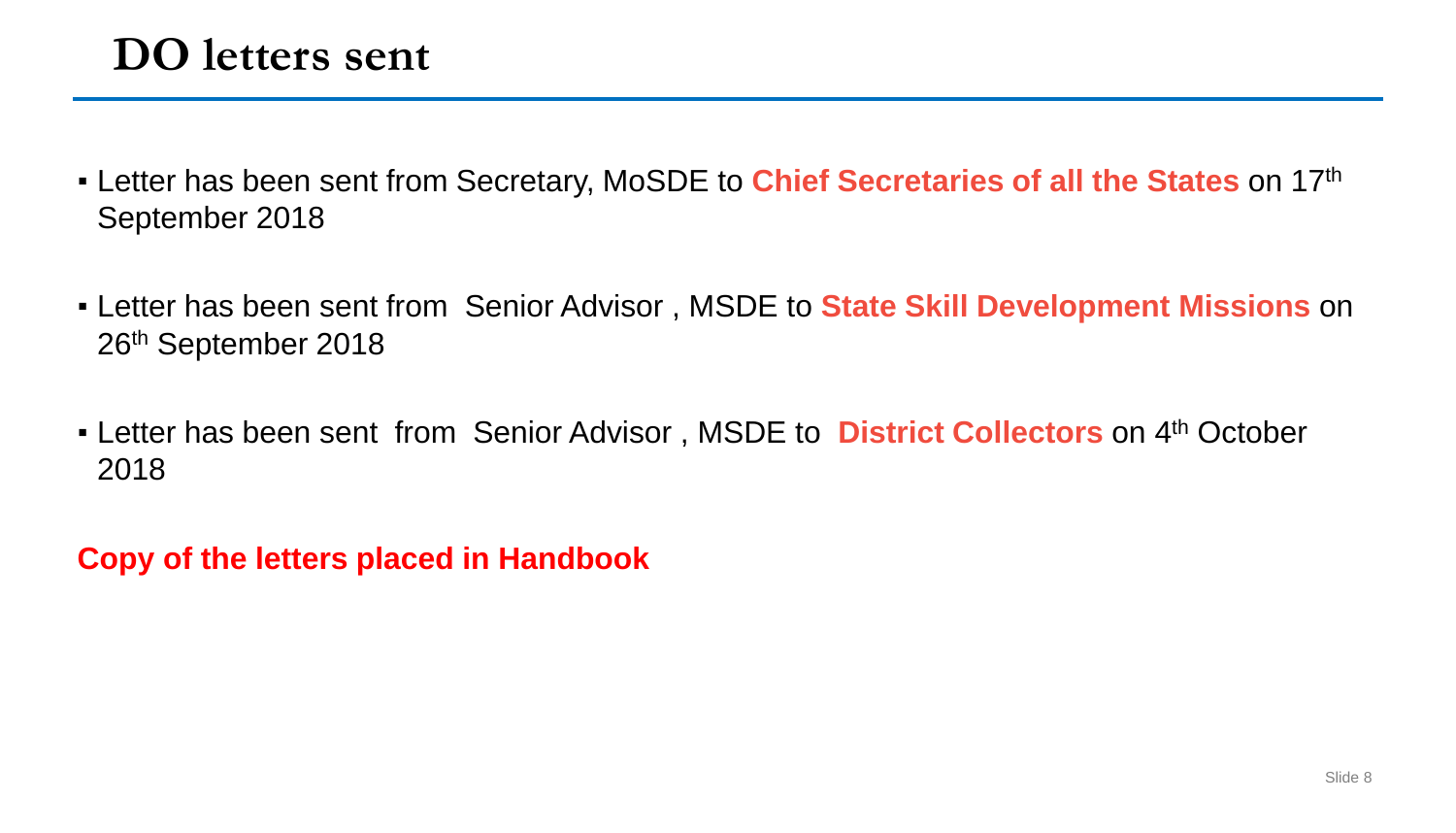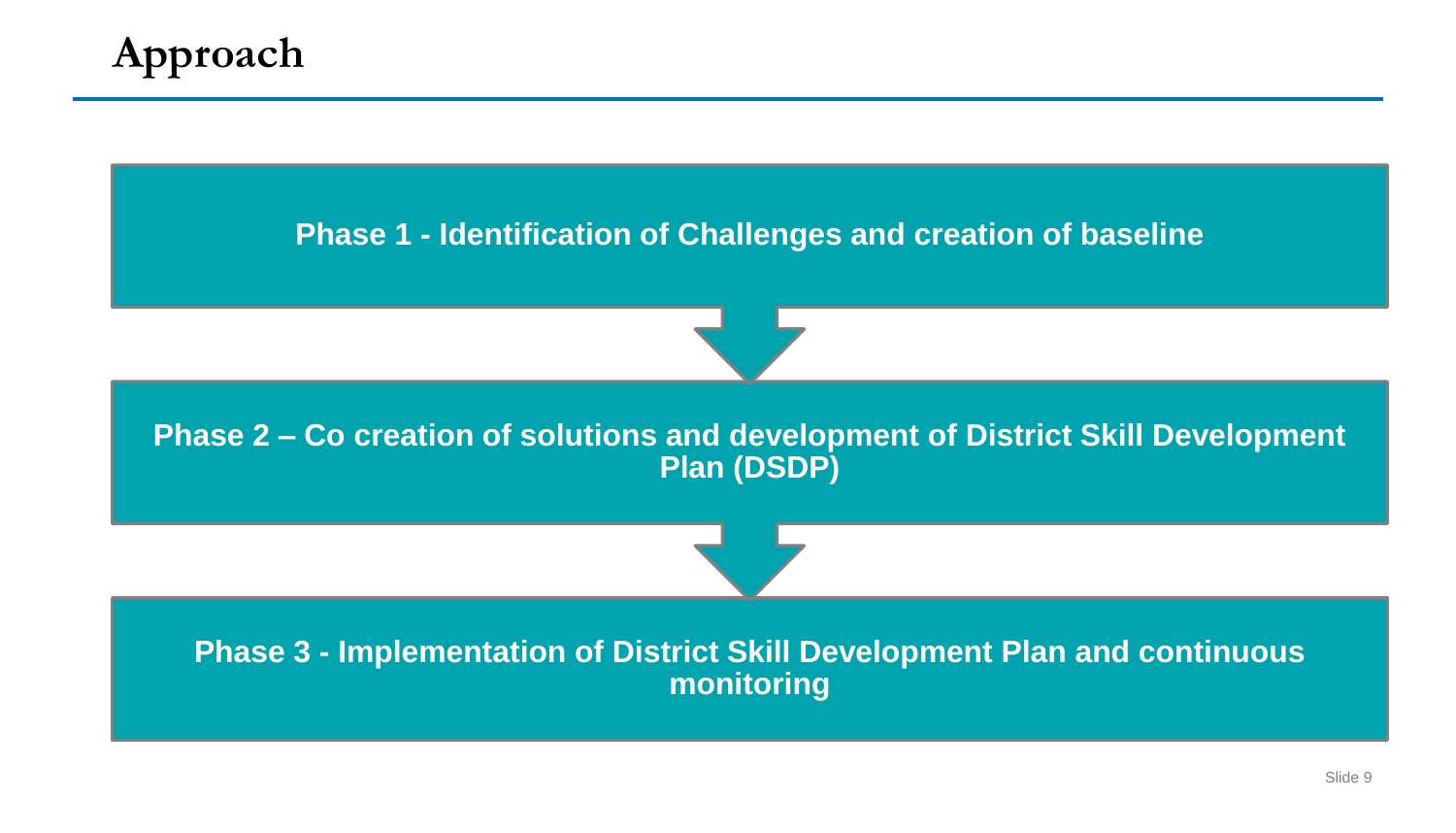## **Phase I : Flow of activities**

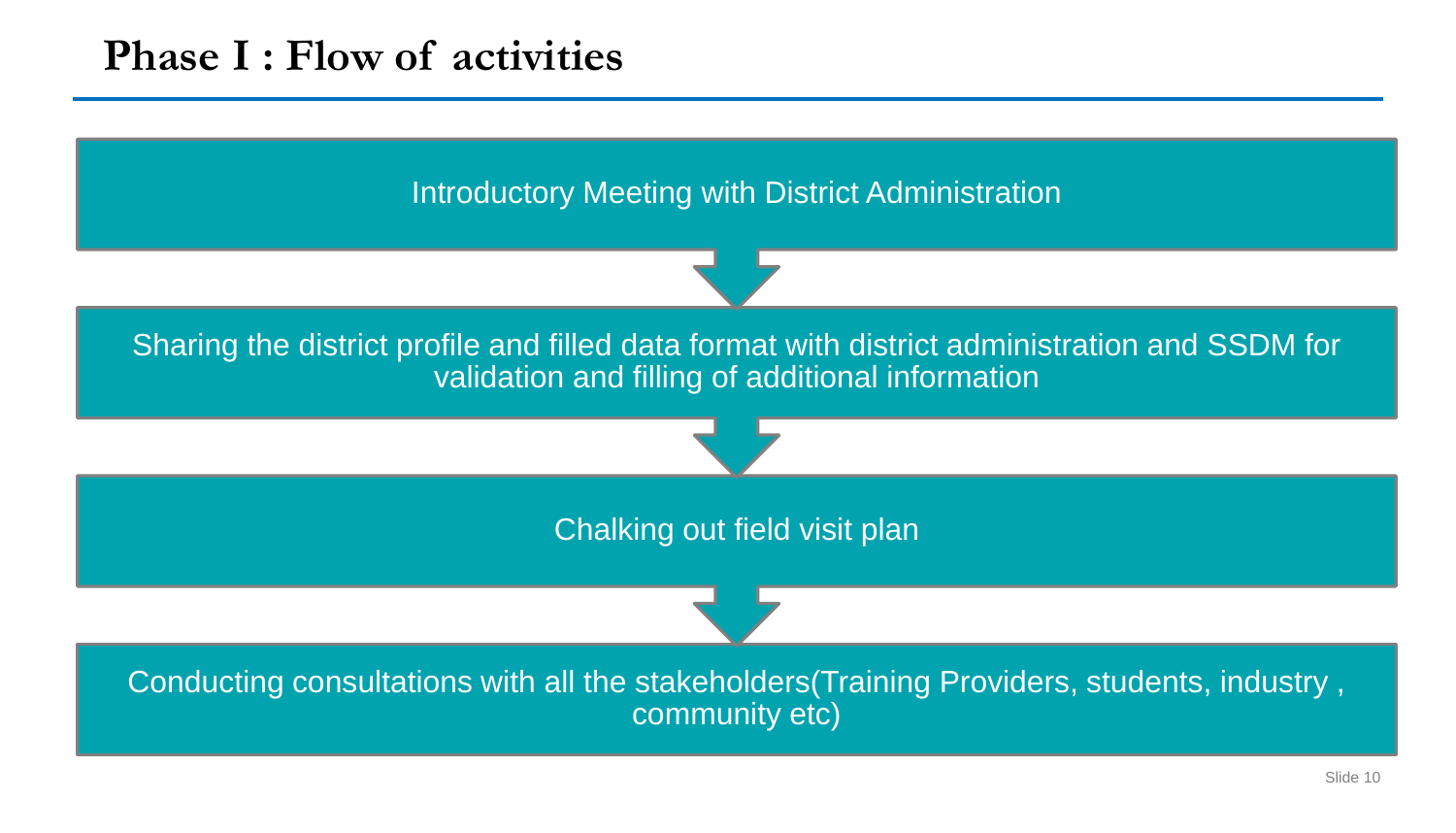# **Phase I : District Profile**

- 1. To be downloaded from App
- 2. The profile consists of 6 main themes, i.e.
	- Demographic profile
	- Industrial profile
	- Skill development infrastructure (hard & soft),
	- Skill development throughput
	- Additional Initiatives
	- Educational profile
- 3. Data uploaded on portal Demographic profile, Industrial profile, Infrastructure and throughput data of some scheme.
- 4. Data for rest of the fields to be filled and validated by District Administrations

| <b>Section A: Demographic Profile</b>                                               |       |            |             |  |
|-------------------------------------------------------------------------------------|-------|------------|-------------|--|
| Total<br>(Rural + Urban)                                                            | Rural |            | Urban       |  |
| Population                                                                          |       |            |             |  |
| Workers<br>(Main+Marginal)<br><b>Workers &amp; Non-Workers</b>                      | Main  | Marginal   | Non-Workers |  |
|                                                                                     |       |            |             |  |
| <b>Population (5-15 Years)</b>                                                      |       |            |             |  |
| <b>Total Working-age</b><br>population (15-34 Years)                                |       |            |             |  |
| Sex Ratio (per 1000 males)                                                          |       |            |             |  |
| SC                                                                                  | ST    | <b>OBC</b> | Others      |  |
| <b>Number of Disabled</b>                                                           |       |            |             |  |
| <b>Literacy Rate</b>                                                                |       |            |             |  |
|                                                                                     |       |            |             |  |
|                                                                                     |       |            |             |  |
|                                                                                     |       |            |             |  |
| <b>Section B: Industry Profile</b><br><b>Number of registered business entities</b> |       |            |             |  |

**Top 3 Emerging Sectors** 

Slide 11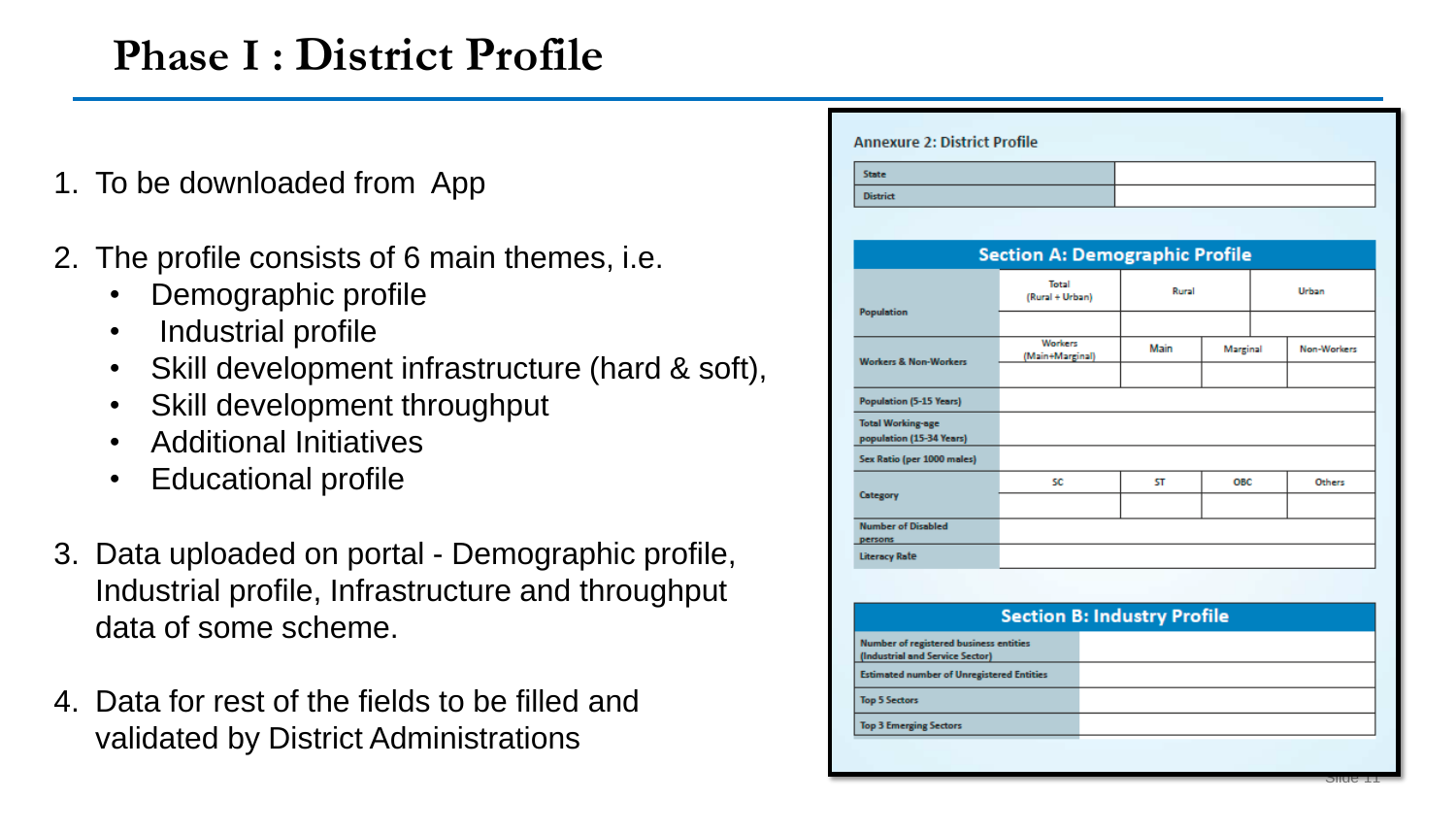### **Phase I : Consultations**

**Introduction of visit**

#### **Consultation with District Administration**

**Discussions on field visit plan**

**Questions for deliberation and data format to be filled**

**Discussions around formulation of District Skill Committee (DSC)**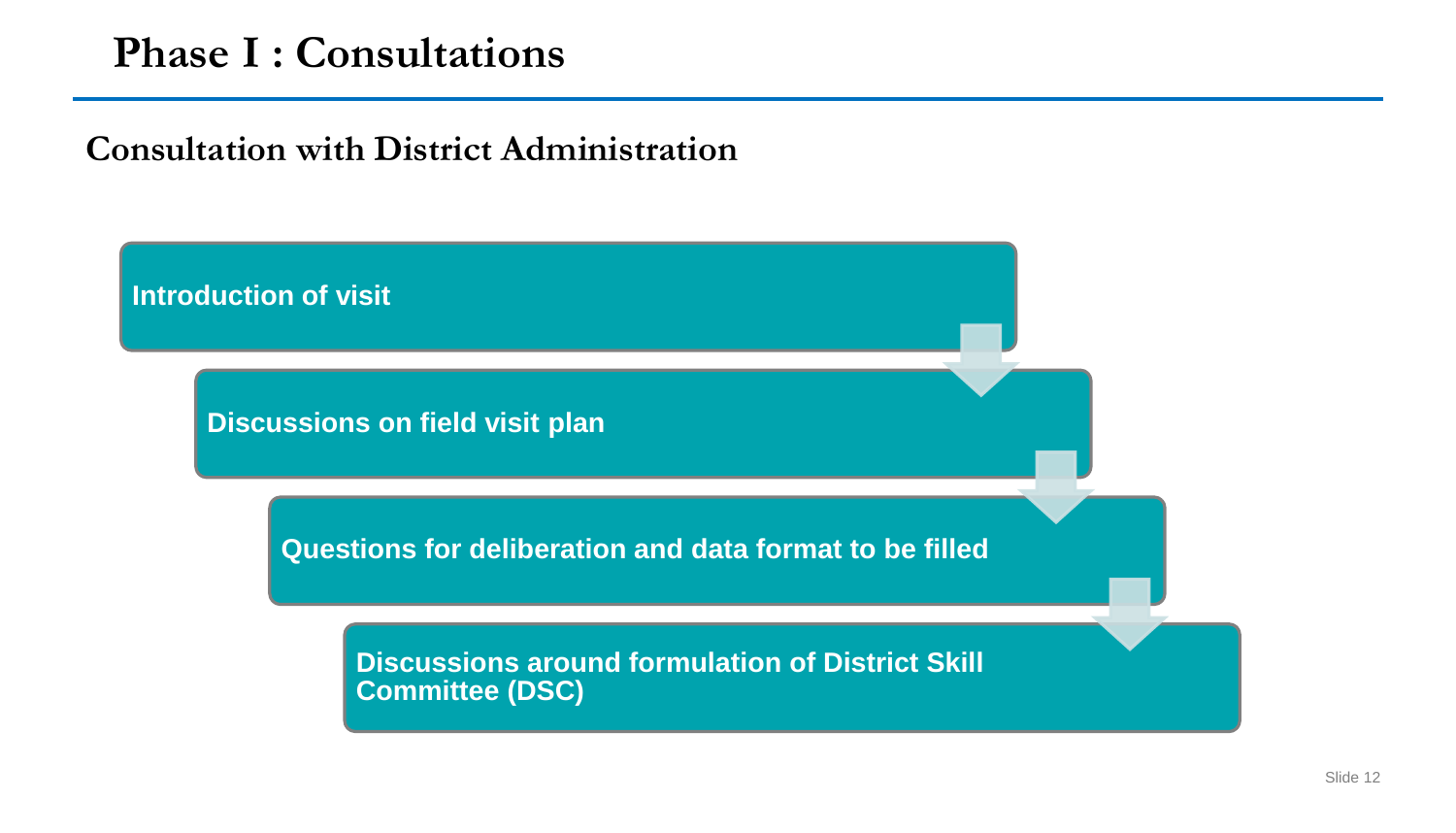## **Phase I : Consultations**

| <b>Consultation with Training</b><br>Providers                                                                                     | <b>Consultation with Community</b>                        | <b>Consultation with Industry</b>                                |
|------------------------------------------------------------------------------------------------------------------------------------|-----------------------------------------------------------|------------------------------------------------------------------|
| <b>Discussion: Infrastructure</b><br>$\blacksquare$<br>and processes of training                                                   | Discussion on awareness of skill<br>development programme | Discussion on market relevance<br>of the programmes and industry |
| Visit to training centre :<br>$\bullet$<br>Classes being held<br>Attendance system<br>$\bullet$<br>Learning resources<br>$\bullet$ |                                                           | engagement                                                       |
|                                                                                                                                    |                                                           |                                                                  |

**Above consultations to be done at District headquarters through Focussed Group Discussion**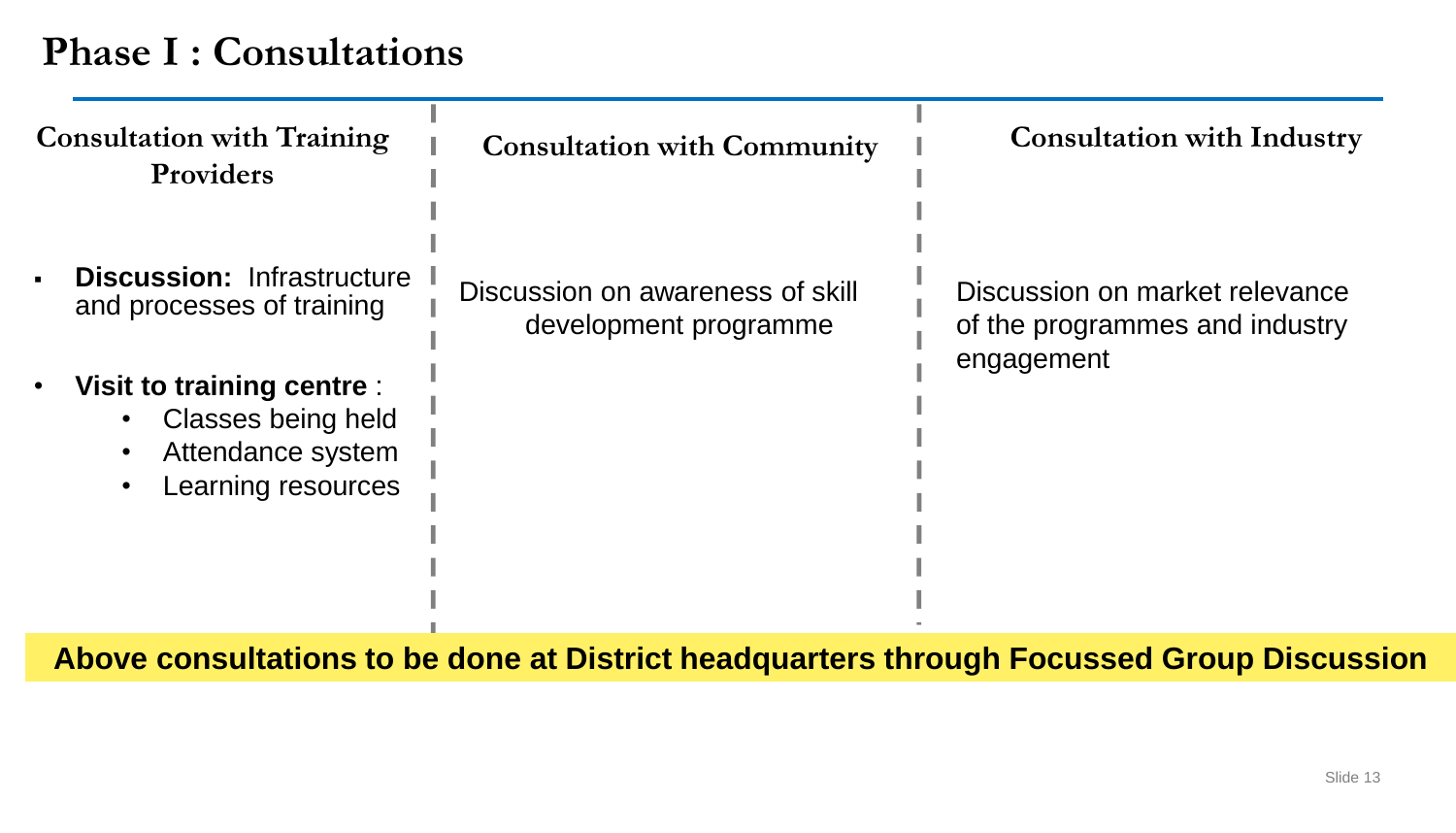| <b>Consultation with students</b>            | <b>Consultation with Traditional cluster</b>    |
|----------------------------------------------|-------------------------------------------------|
| Discussions on aspiration and                | Initiatives for skill development in            |
| awareness                                    | traditional skills                              |
| <b>Focussed Group Discussion at Training</b> | <b>Focussed Group Discussion at Traditional</b> |
| centre                                       | cluster                                         |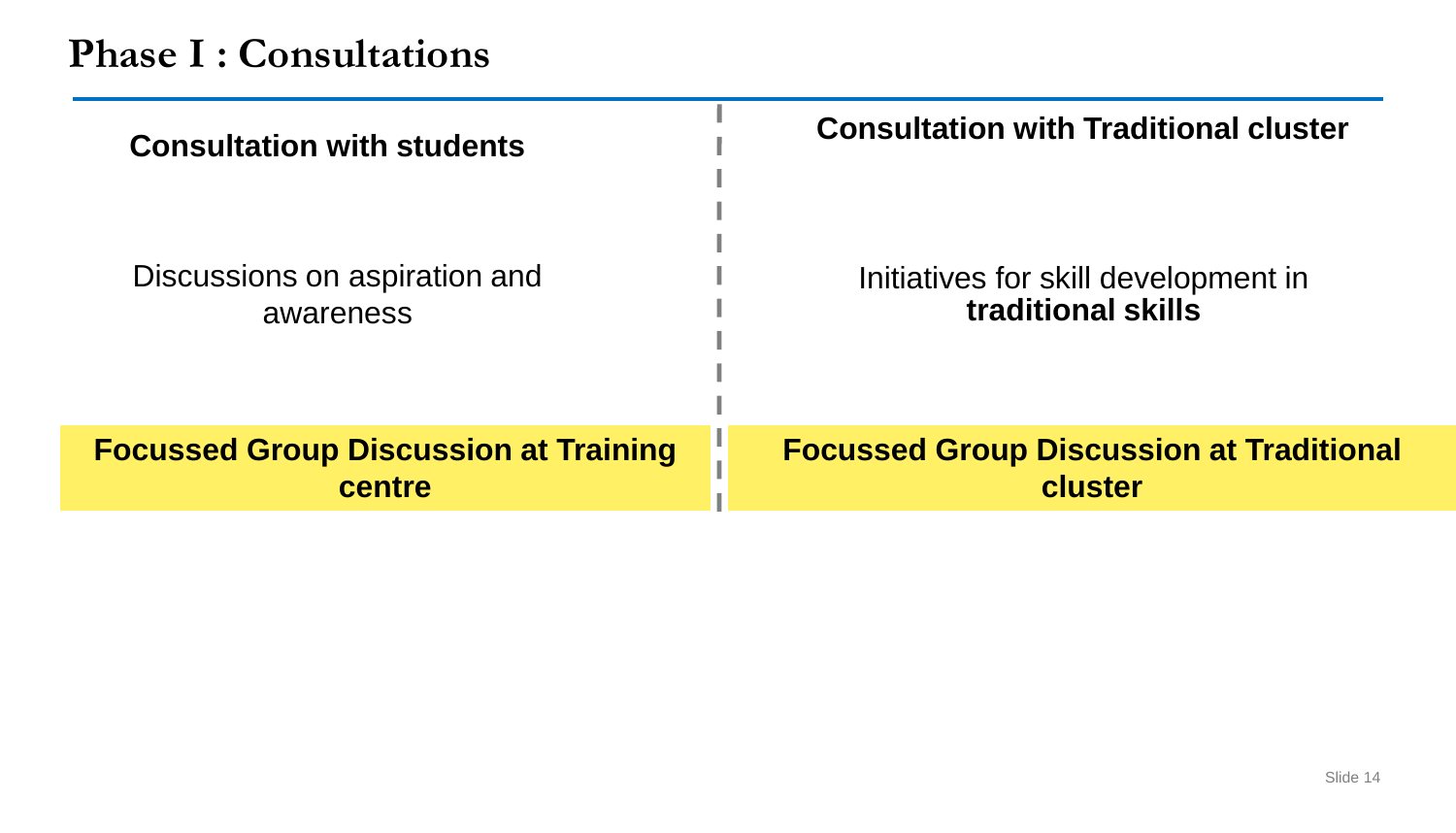

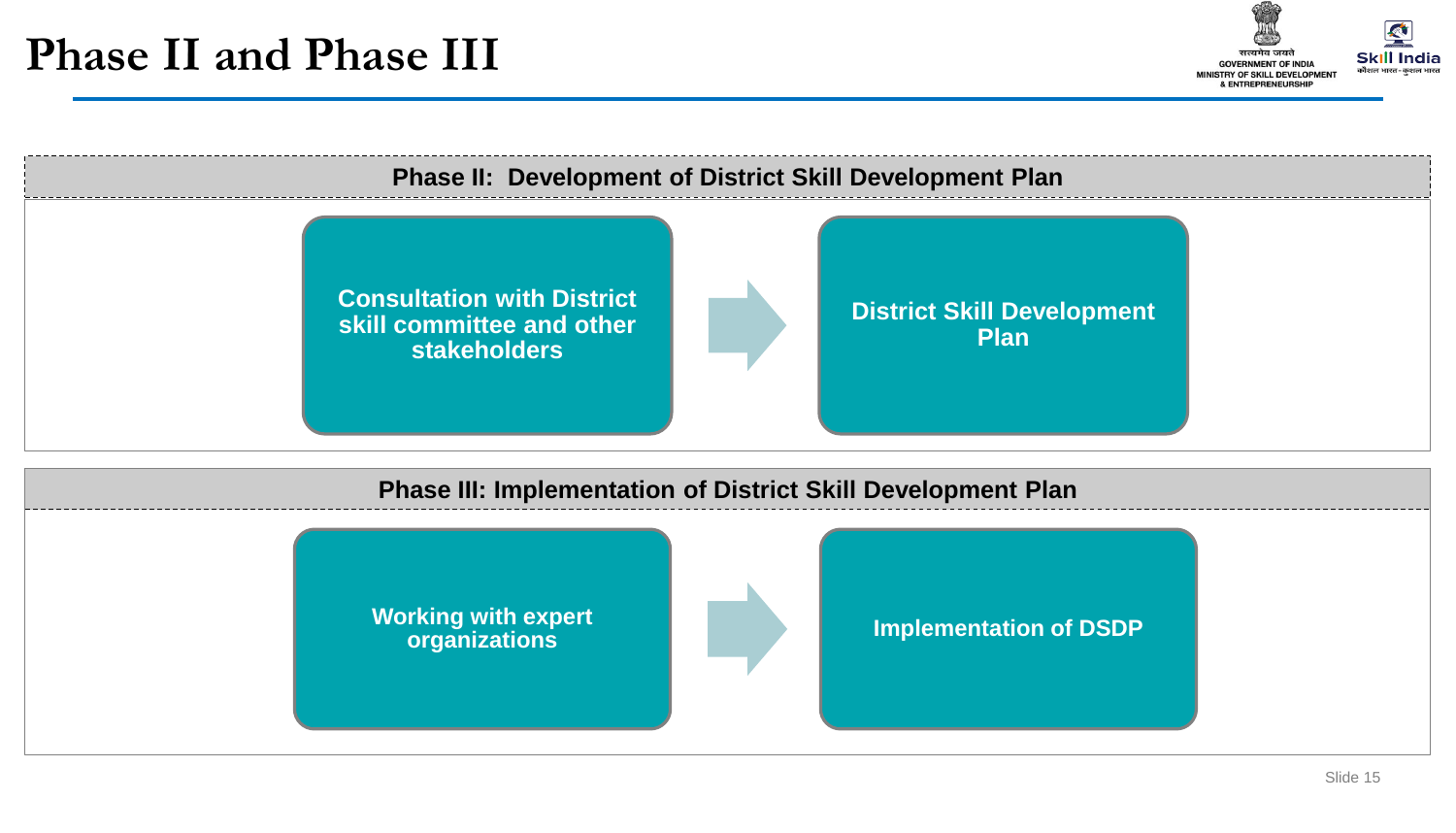



| <b>ACTIVITY</b>                                      | <b>PERSONS' IN-CHARGE</b>                                                                         | <b>WHERE</b>               | <b>WHEN</b>                                                                                                      |
|------------------------------------------------------|---------------------------------------------------------------------------------------------------|----------------------------|------------------------------------------------------------------------------------------------------------------|
| Project Inauguration by<br>Honourable Minister, MSDE | <b>MSDE Officers and project team</b>                                                             | Aerocity, New Delhi        | 03-Oct-18                                                                                                        |
| <b>Field Visits and Workshops</b>                    | <b>MSDE Officers and project team</b><br>&<br>DSC, SSDM and other<br>concerned district officials | <b>Allocated Districts</b> | Phase 1: 10 Oct to 10 Nov<br>2018<br>Phase 2: 10 Nov to 10<br>Dec 2018<br>Phase 3: 10 Dec 2018 to<br>10 Jan 2019 |
| <b>Technical Assistance</b>                          | DSC along with SSDM                                                                               | <b>All Districts</b>       | Oct-Nov-Dec                                                                                                      |
| Data upload on portal                                | All visiting officials and<br>consultants                                                         |                            | To be completed by 20th Jan<br>2019                                                                              |
| Analysis of findings                                 | <b>MSDE Project team and DSC</b><br>and SSDM                                                      |                            | <b>Continuous</b>                                                                                                |
| Presentation of findings                             | <b>MSDE Project team and DSC</b><br>and SSDM                                                      | <b>TBD</b>                 | 26-Jan-19                                                                                                        |